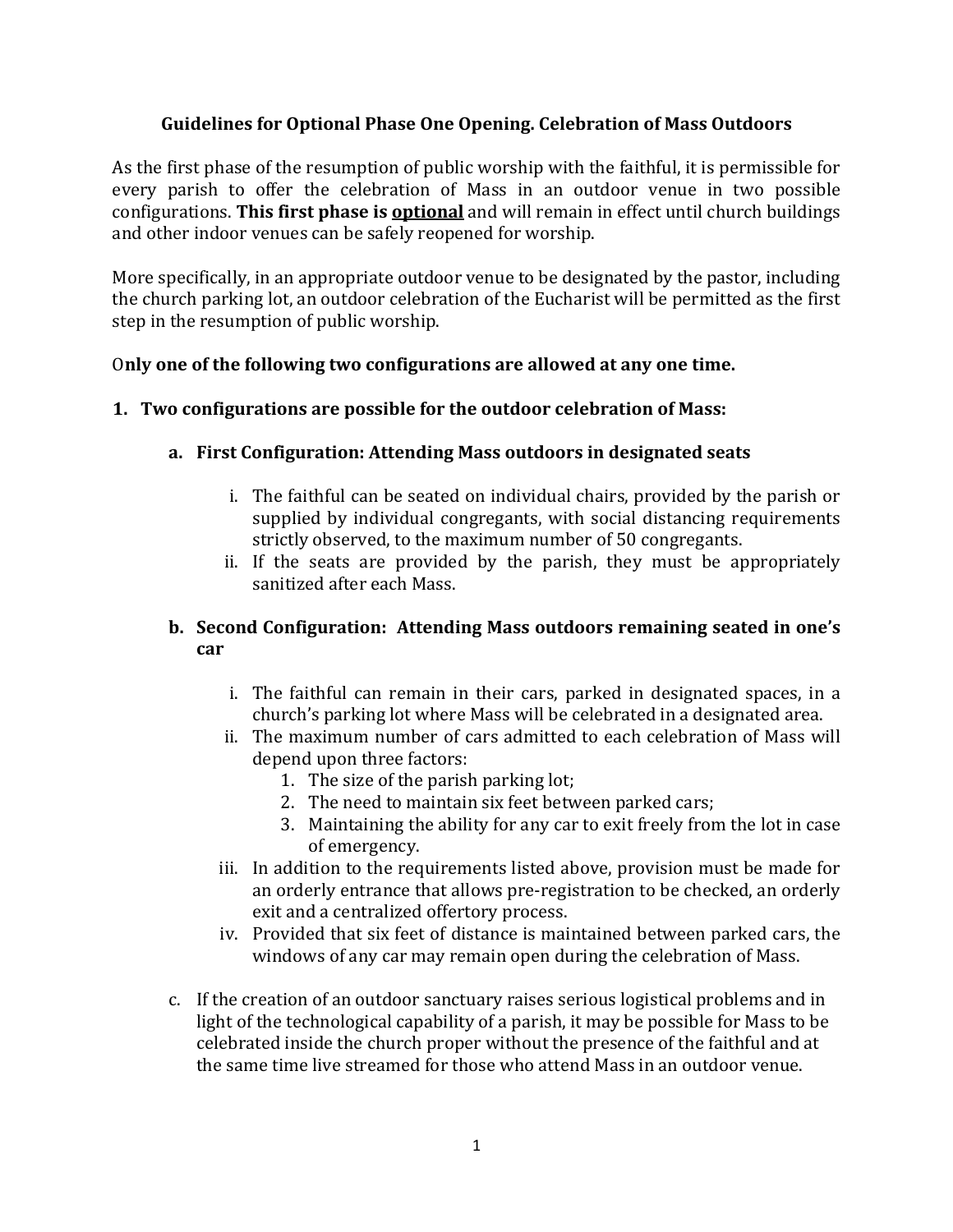## **2. Distribution of Holy Communion**

It is permitted for a parish to delay the start of the distribution of Holy Communion at the celebration of any outdoor Mass while it continues its preparations to offer Communion safely. This delay must be temporary in nature and cannot extend to the distribution of Communion when worship resumes in the Church building.

- a. In order to ensure that Holy Communion is distributed in a safe and reverent manner, a separate set of protocols will be established governing both the distribution of Communion either in the hand or on the tongue.
- b. In order to respect social distancing and depending upon the size of the area, no more than 49 persons can be on line for Holy Communion in any outdoor venue.
- c. Further, there is to be no distribution of Holy Communion for anyone who remains seated in a car, with the exception of those who may be disabled.

## **3. Requirements for the Outdoor Celebration of Mass:**

- a. Proper Provision must be made for the **audio transmission of the Mass:** 
	- i. For Configuration  $#1$ , an appropriate sound system must be provided for the full participation of the faithful.
	- ii. For Configuration #2, some provision must be made for amplification or the rental/purchase of a low-band FM transmitter system that allows the audio from Mass to be broadcast on a car radio.
- b. The use of a face mask that covers both the nose and mouth by the faithful will be required for:
	- i. All who are seated in an outdoor venue for the celebration of Mass;
	- ii. All those who attend Mass seated in their cars and:
		- 1. Choose to open their windows during the celebration of Mass
		- 2. Present themselves to receive Holy Communion.
	- iii. This requirement does not apply for those who are seated in the cars and **do not exit** their vehicles for Holy Communion.
- c. During the celebration of outdoor Mass:
	- i. The Church building must remain closed;
	- ii. Eucharistic adoration cannot be offered within the Church while any Mass is celebrated outdoors
	- iii. The bathrooms of the Church must remain closed.

### **4. Liturgical Considerations for the outdoor celebration of Mass:**

- a. An appropriate **altar** must be setup in a suitable place
	- i. All **vessels** to be used at Mass must be sanitized before and after Mass
- b. During the optional outdoor start to the celebration of public Mass, the **only persons to be present in the sanctuary** are the celebrant, concelebrating priest(s), deacon(s), the cantor.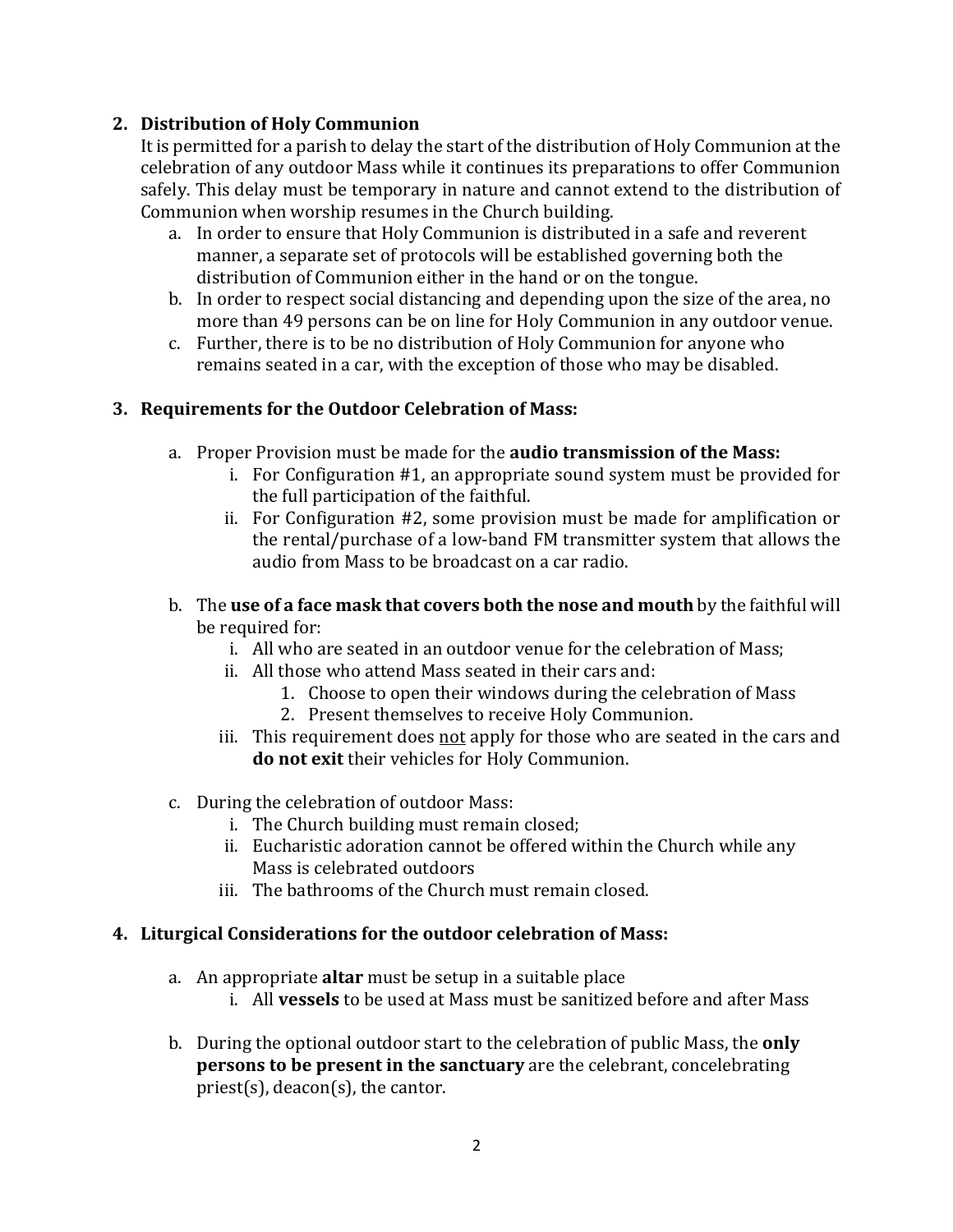- i. All lay readers, EMEs, choir members and altar servers should not exercise their liturgical service during the first phase of the reintroduction of public worship.
- c. The **celebrant will not be required to wear a face mask** during the celebration of Mass, provided he maintains proper social distancing with anyone else present in the sanctuary.
	- i. Before the distribution of Holy Communion, the celebrant and assisting clergy are required to put on a face mask.
	- ii. In addition, all clergy and ministers are required to sanitizing their hands before and after the distribution of Holy Communion.
	- iii. Please refer to the guidelines for the distribution of Holy Communion for more detailed information.
- d. All restrictions that were imposed in the weeks prior to the cessation of public worship remain in effect indefinitely. This includes:
	- i. The suspension of the distribution of the **cup**;
	- ii. No physical contact during the exchange of the **sign of peace**;
	- iii. All worship aids must be disposable and discarded after each Mass;
	- iv. **Hymnals** are not permitted to be distributed or used.
- e. A centralized process for taking up the **collection** must be created that avoids any passing of a basket or interchange between ushers and congregants. A central depository can be established that will require each member attending to place their donation directly within it.
- f. Since each parish is strongly encouraged to create a reservation system for those who wish to attend the celebration of Mass, each pastor must consider:
	- i. A proper method by which the names of those who registered may be checked in advance of admittance into the venue
	- ii. A procedure by which anyone who comes and is not registered is dealt with in a proper manner

# **5. Funeral Masses and Nuptial Masses:**

- a. Once outdoor public worship is introduced, it is permissible to celebrate in an outdoor venue both a Funeral Mass without the presence of the body and a Nuptial Mass.
	- i. The same norms that govern the celebration of Sunday Mass also apply to these Masses.
	- ii. Current existing norms remain in effect that allow the Funeral Service without Mass and the Wedding ceremony to be celebrated in the church, provided that all existing norms are followed.

# **6.** Review of a Parish Plan:

Please refer to the *General Guidelines for Resumption of Public Worship*